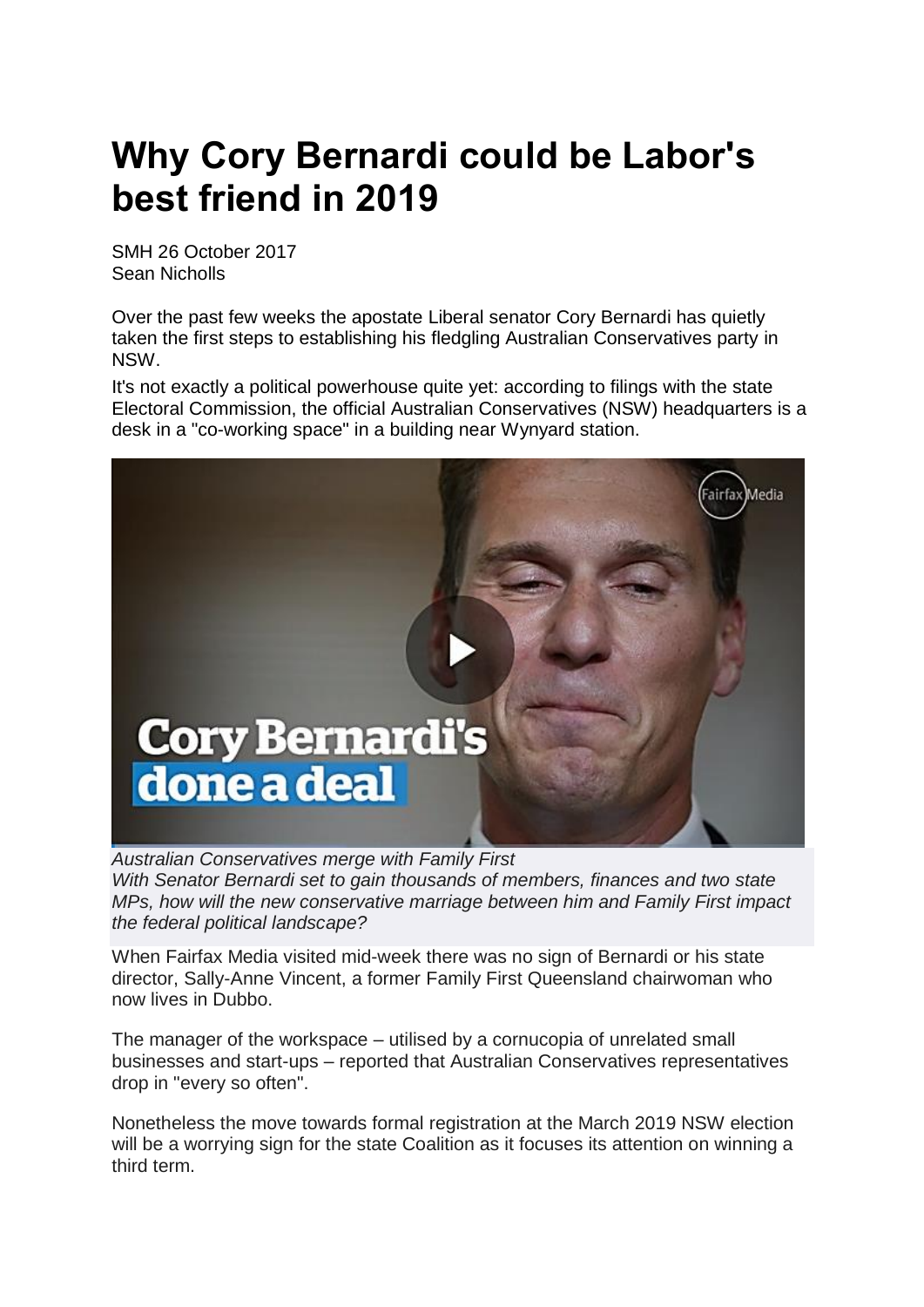As the recent byelections in Orange, Murray and Cootamundra have confirmed, the Nationals are under siege in the bush.



*Senator Cory Bernardi's Australian Conservatives are set to contest the 2019 NSW election. Photo: Andrew Meares*

In those contests their most feared opponent was the Shooters, Fishers and Farmers Party. While they held onto Murray and Cootamundra following last year's stunning loss in Orange, it wasn't by much.

Murray, once a safe seat on a margin of 25.2 per cent, is now firmly a marginal on 3.5 per cent. Cootamundra's margin was cut in half to 10.4 per cent.

While not yet registered for NSW elections, Pauline Hanson has indicated that her One Nation party will contest in 2019.

In the most recent ReachTel poll conducted for Fairfax Media, One Nation polled a healthy 8.2 per cent.

The poll showed that the primary vote of the Liberal, Nationals and Labor parties had slipped from December last year and that the minor party and independent vote has increased from 11.6 per cent in December to 14.2 per cent.

So Bernardi's Australian Conservatives represents yet another right-wing party option for voters if they, as many appear to be, are fed up with the Liberals and Nationals.

But the Australian Conservatives might be a different story altogether: the Ying to the Shooters, Fishers and Farmers party's Yang when it comes to bleeding votes from the major parties of the centre right.

The Shooters, Fishers and Farmers' MLC Robert Borsak told Fairfax Media recently that the party aims to be the party of choice for right-wing voters.